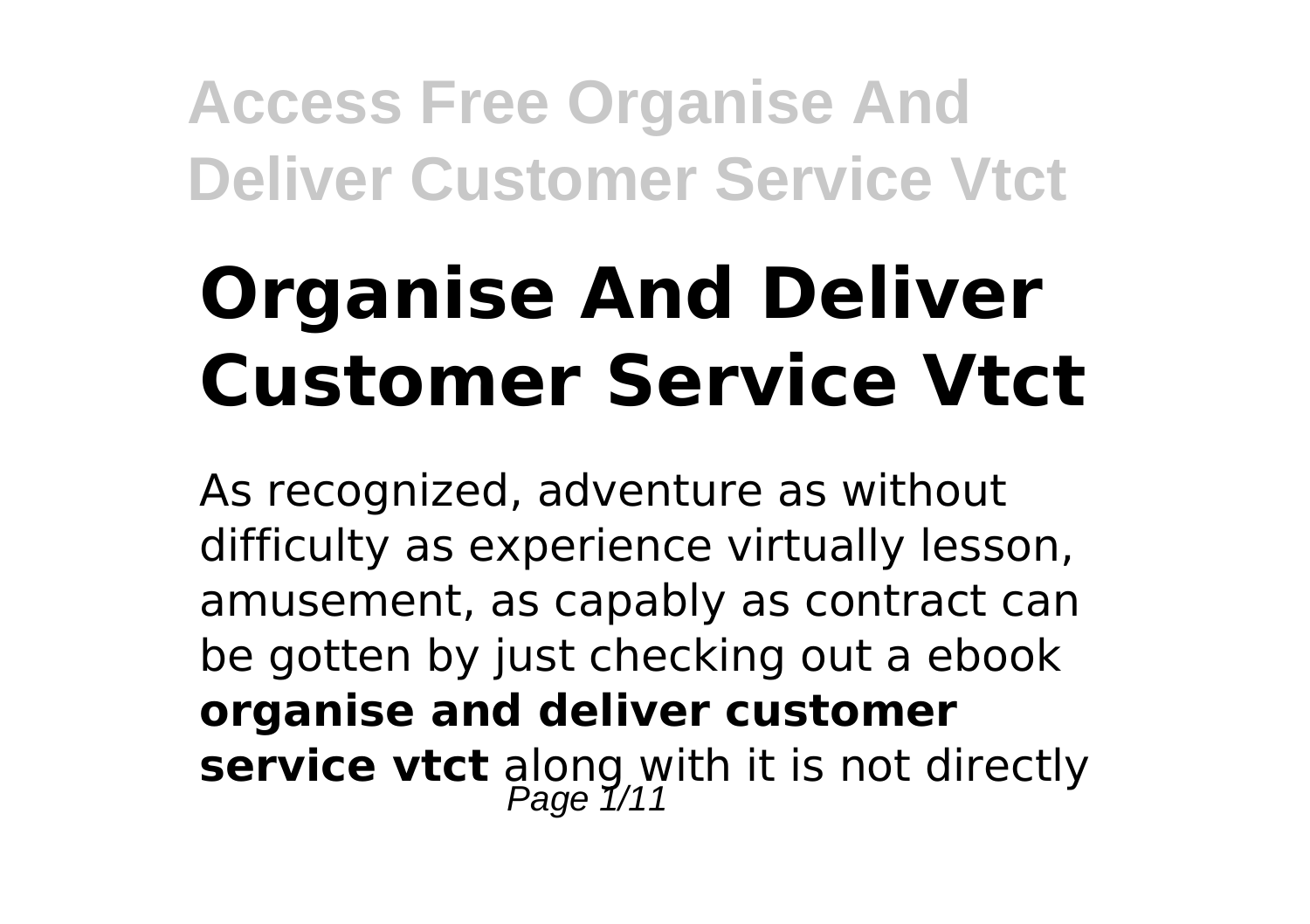done, you could acknowledge even more nearly this life, re the world.

We come up with the money for you this proper as well as simple habit to get those all. We provide organise and deliver customer service vtct and numerous ebook collections from fictions to scientific research in any way.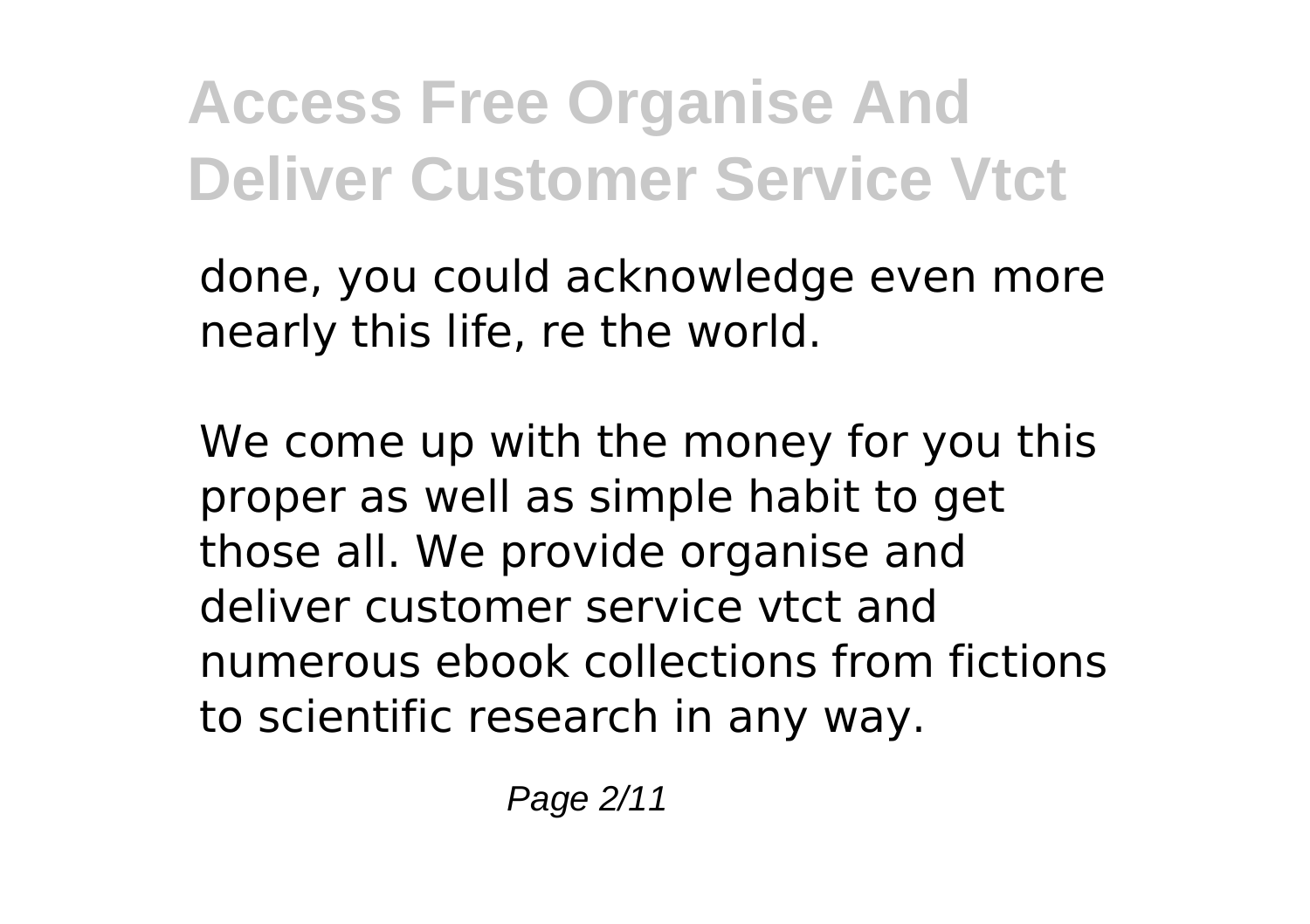accompanied by them is this organise and deliver customer service vtct that can be your partner.

Users can easily upload custom books and complete e-book production online through automatically generating APK eBooks. Rich the e-books service of library can be easy access online with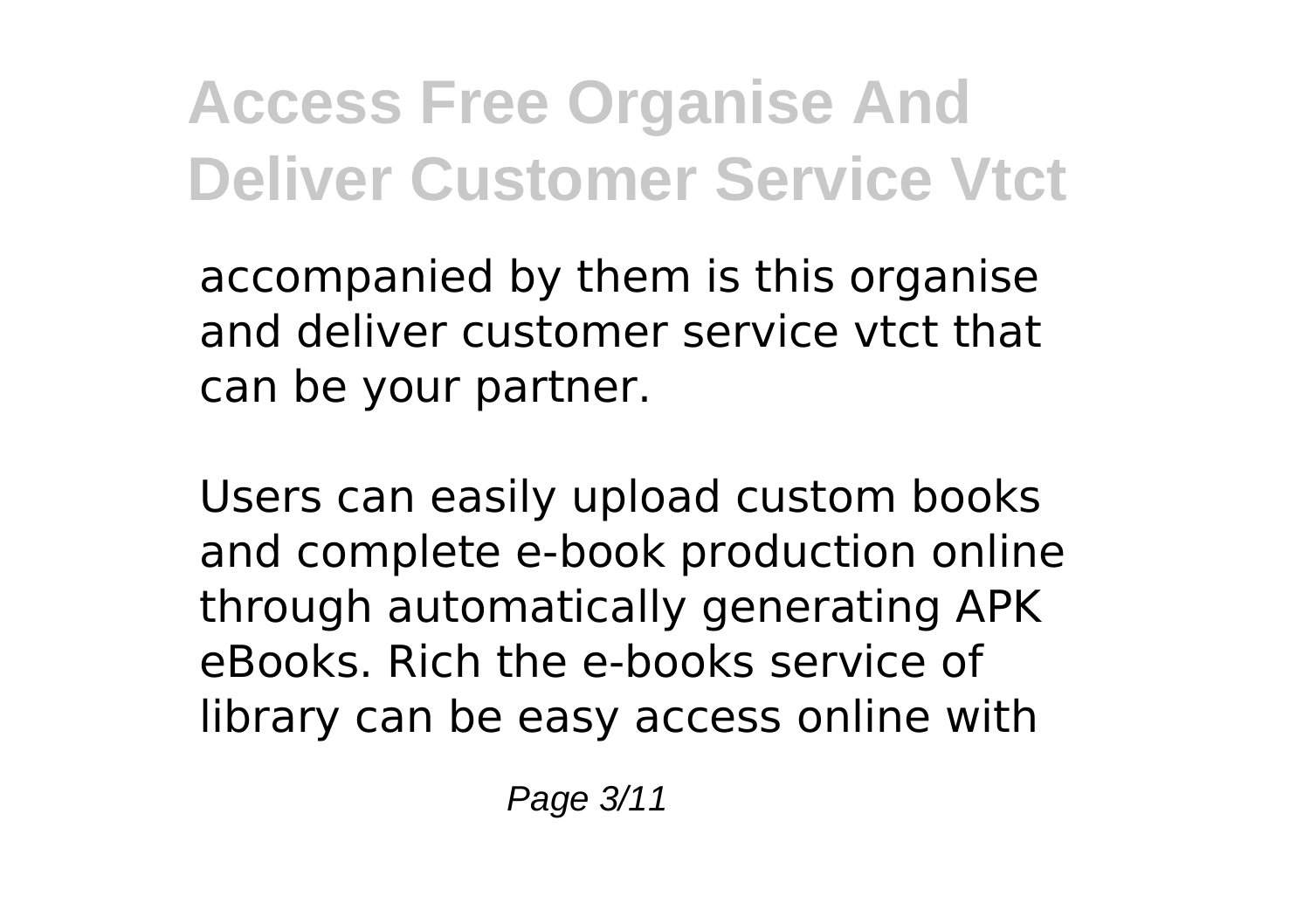one touch.

### **Organise And Deliver Customer Service**

2. Microsoft Dynamics 365 for Customer Service. Dynamics 365 for Customer Service enables businesses to deliver fast, personalised service via multiple channels and devices. Enhance your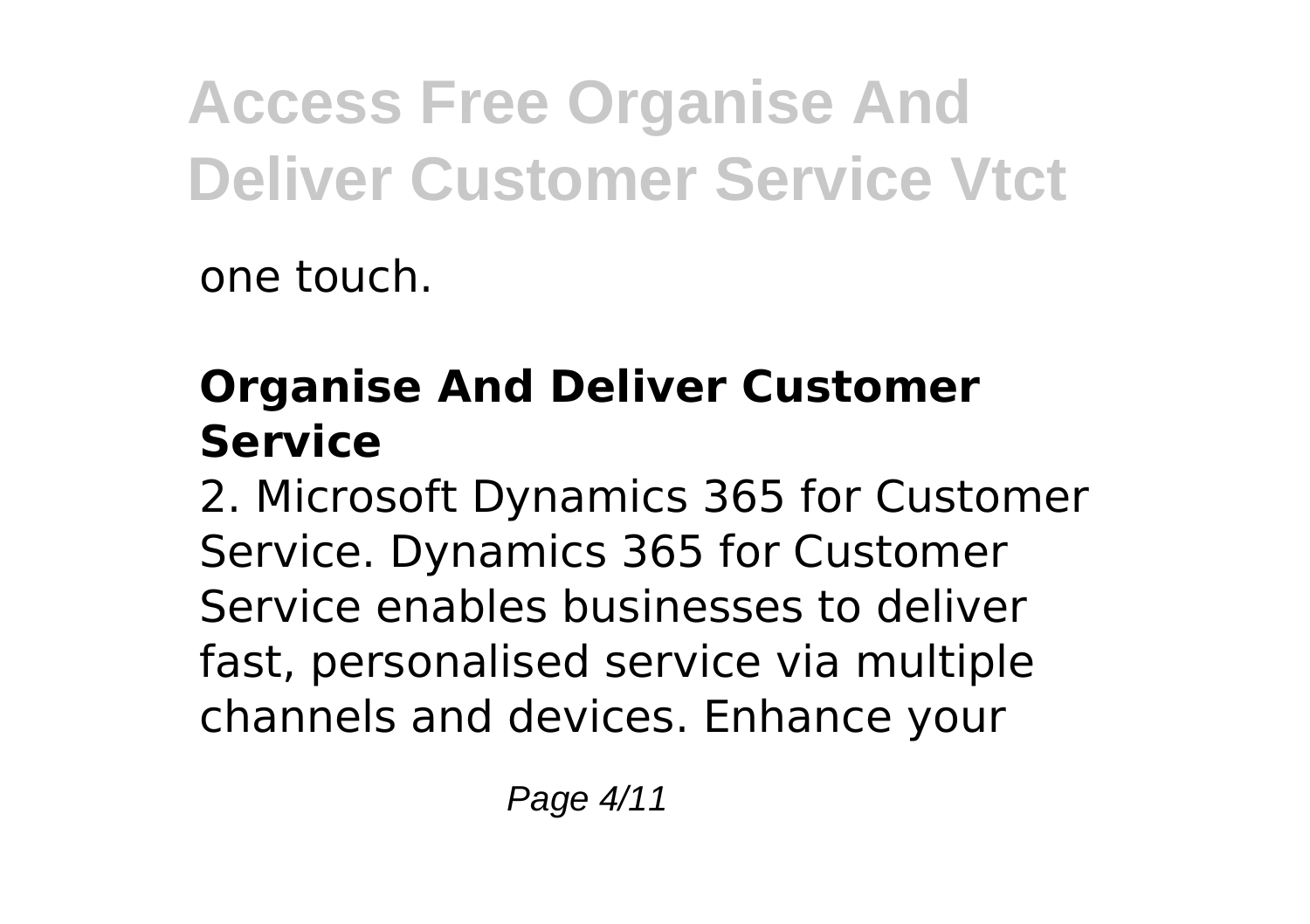support team with a centralised knowledge base, routing rules to assign cases to the right team and utilise service level agreements to better gauge response ...

**What is Dynamics 365 for Customer Engagement? - Fabric IT** We've been hand-crafting high quality

Page 5/11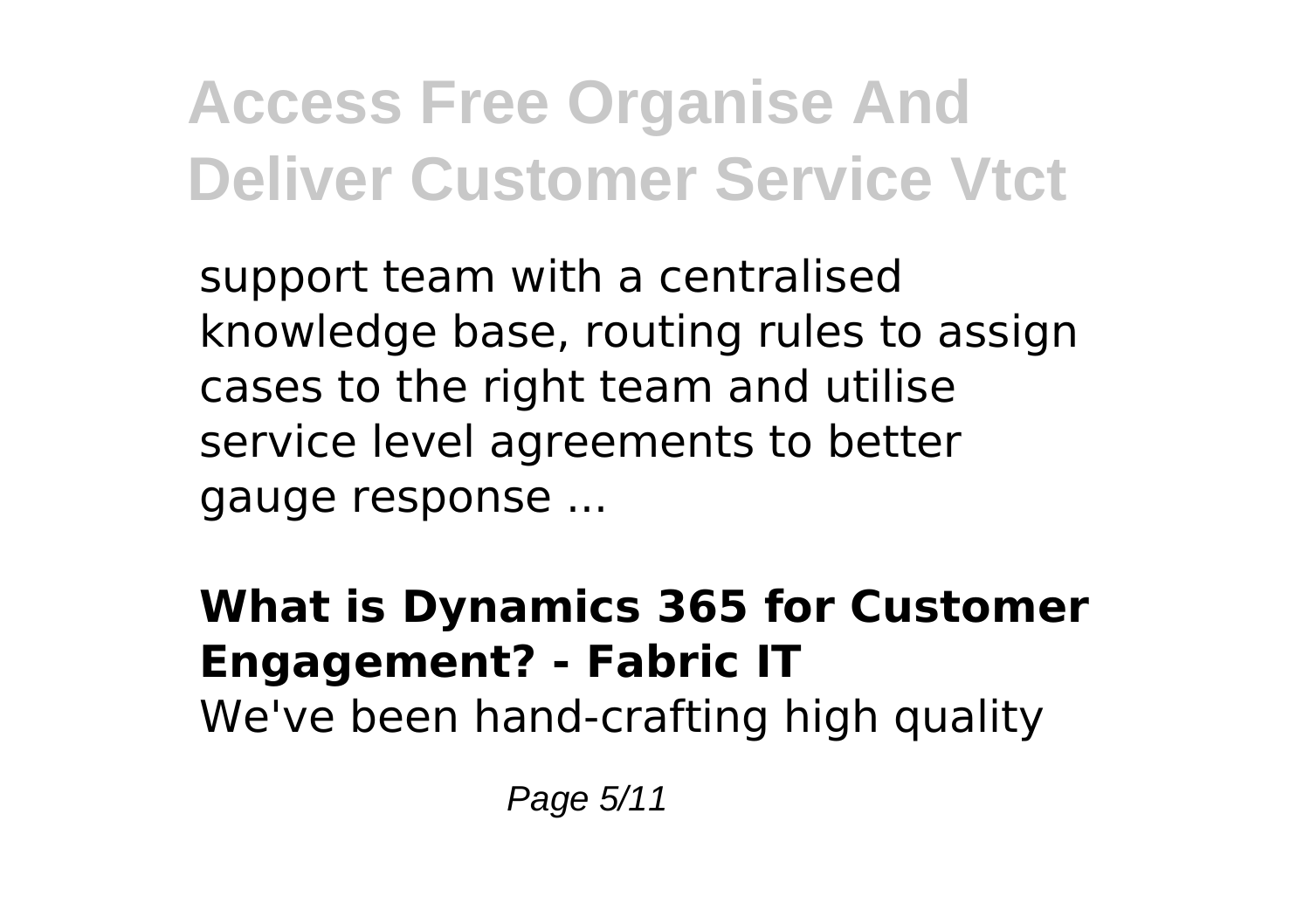no-prep fresh frozen meals for Tampa Bay families since 2004. Our ready to cook dishes are prepared in our Tampa kitchen by a team of chefs experienced in creating delicious, convenient, and healthy family meals. See why we're rated "Best of Tampa" by Tampa Bay Metro! Call (813) 264-7700 today.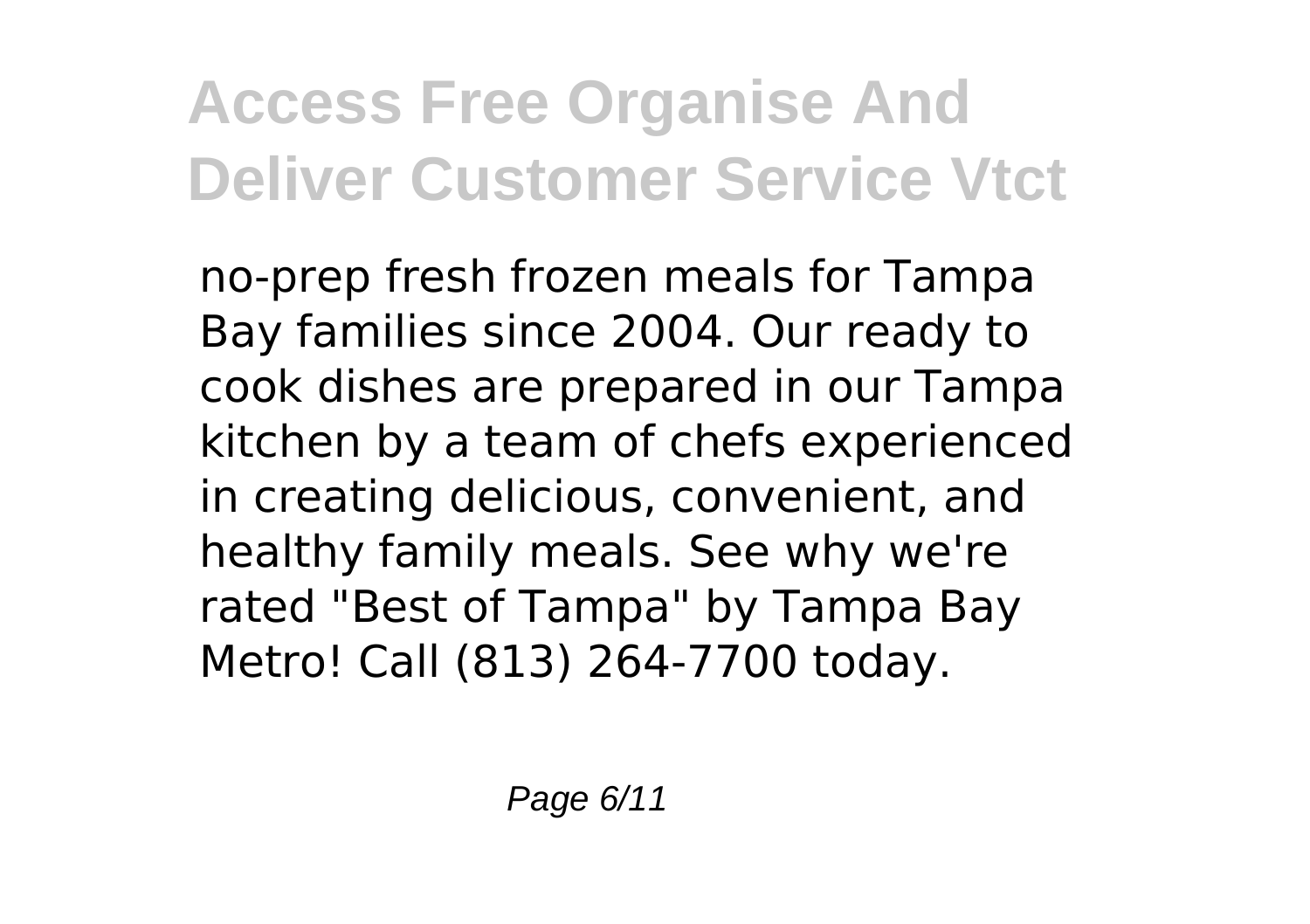#### **Dinner Done | Prepared Meals Near Me | Family Meals Near ...**

1. Organise and complete own work schedule. 1.1 Develop work goals and key performance indicators (KPIs) according to task and organisational requirements. 1.2 Prioritise workload according to task timeframes. 1.3 Identify factors affecting achievement of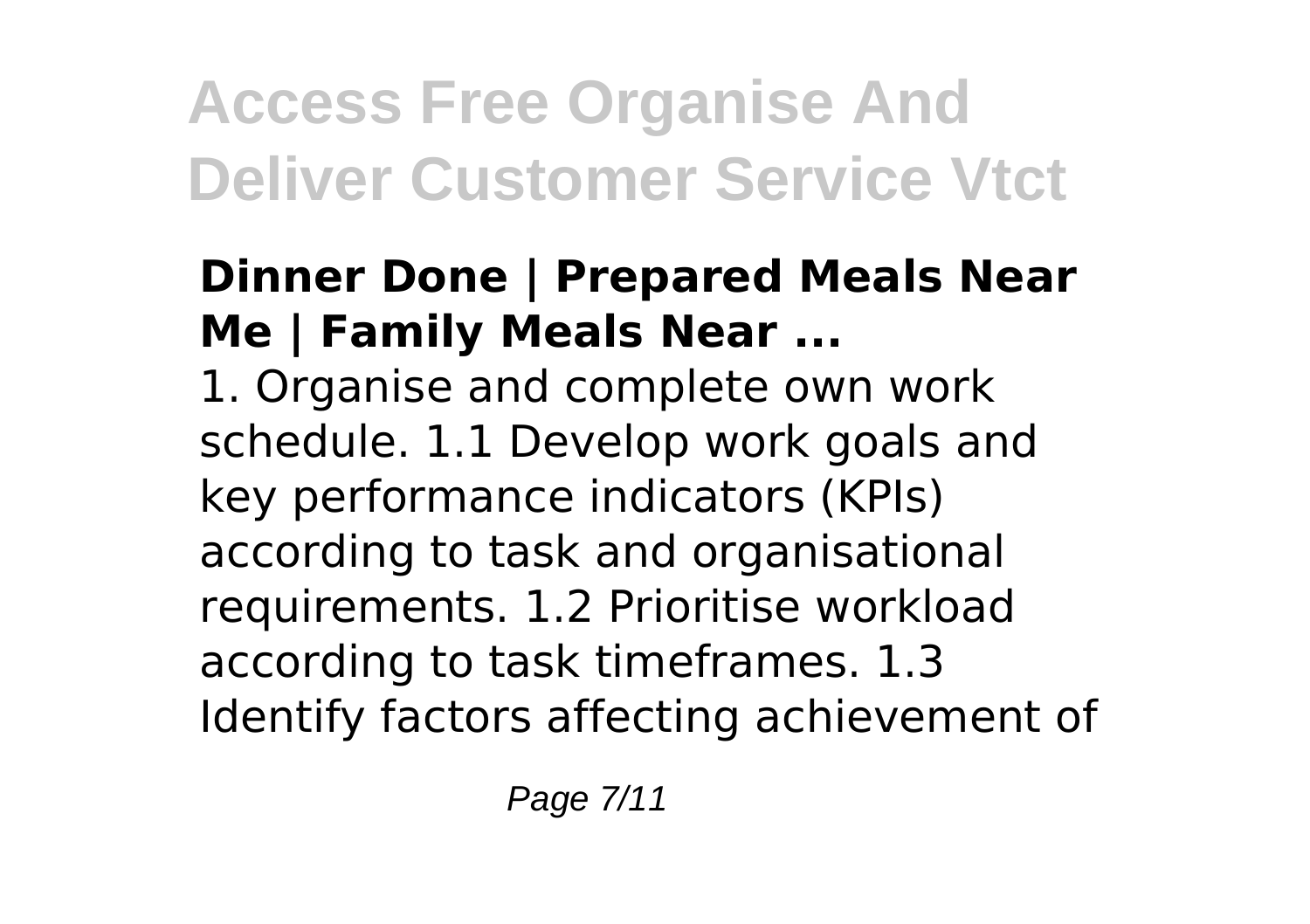work objectives . 1.4 Develop personal work plans . 2. Evaluate own work performance

#### **training.gov.au - BSBPEF301 - Organise personal work ...**

These cookies help us deliver the best content for you by understanding your browsing habits. They track if you've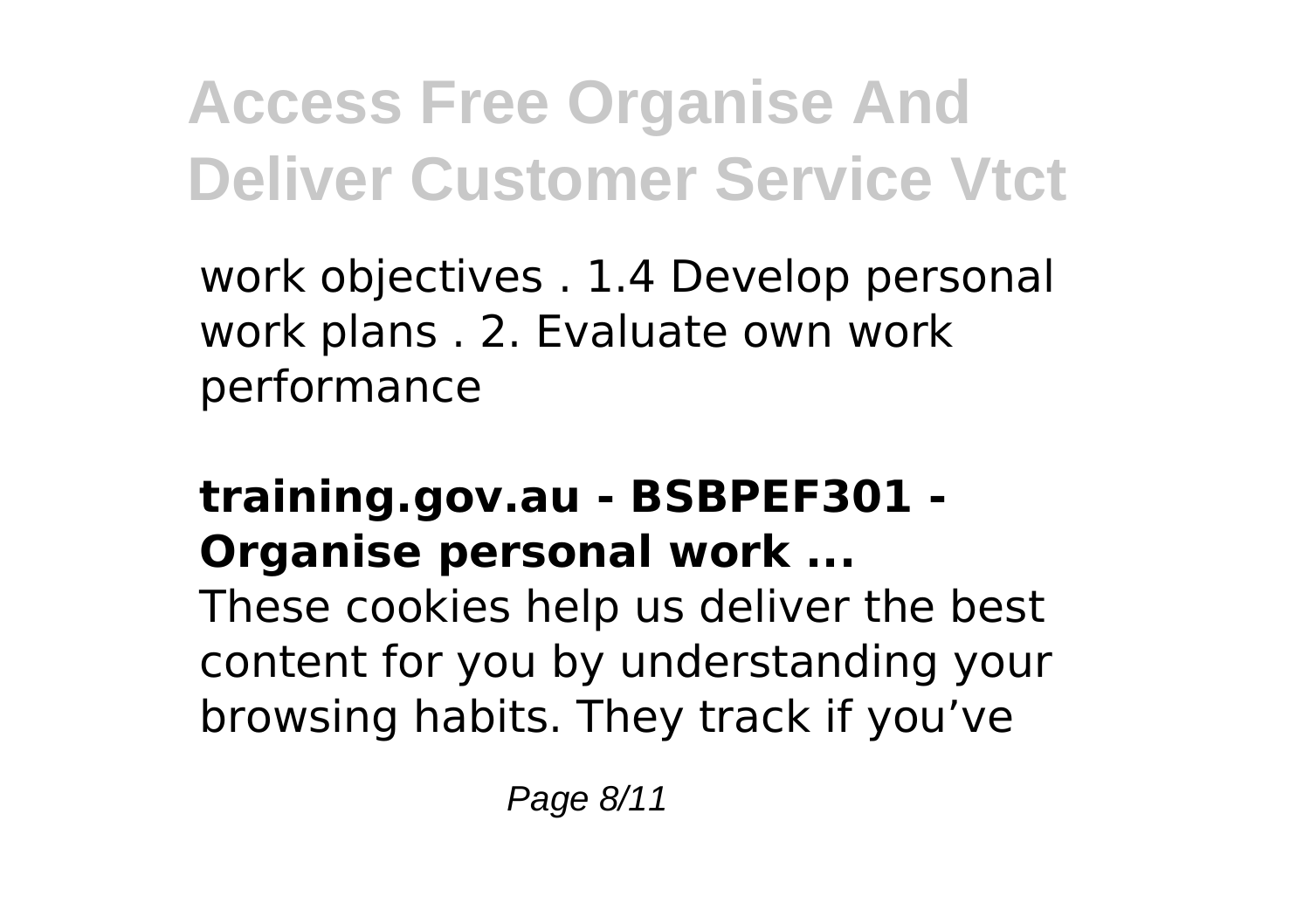visited us via one of our affiliate sites so we can manage our affiliate networks. ... Select your preferred day and DPD will text you to organise a 1hr delivery slot between 11am-5pm £5.99 per order: ... Customer Service.

#### **Customer Service | Track my Order | Contact Us | Warehouse**

Page 9/11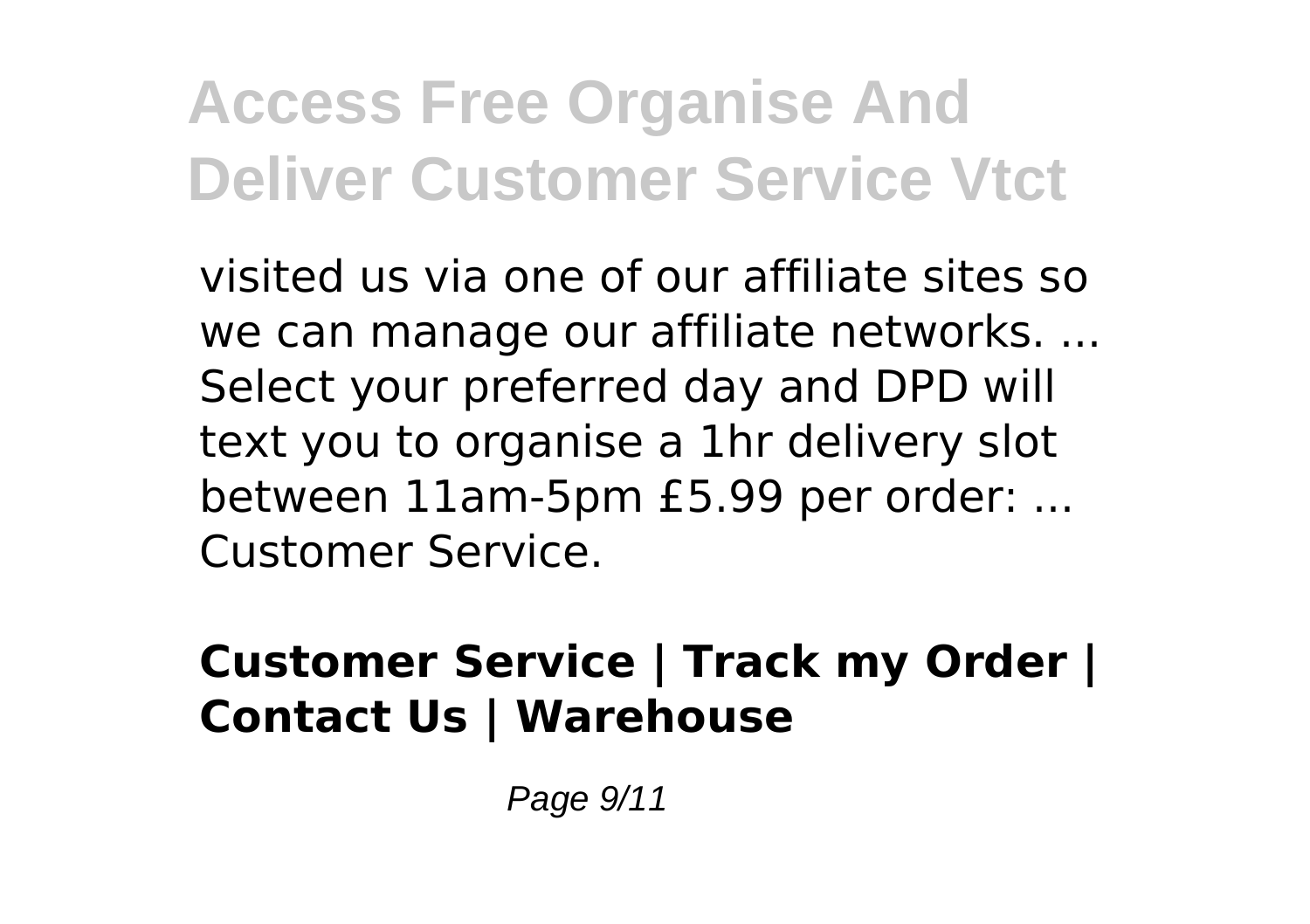Tip: Stories are a good way of helping to deliver a more engaging and memorable message. Stories grab people's attention, bring messages to life, and help link insights to the big picture. For example, if you are trying to put new customer service metrics into context, you could use statistics. "Customer service scores are at 60%.